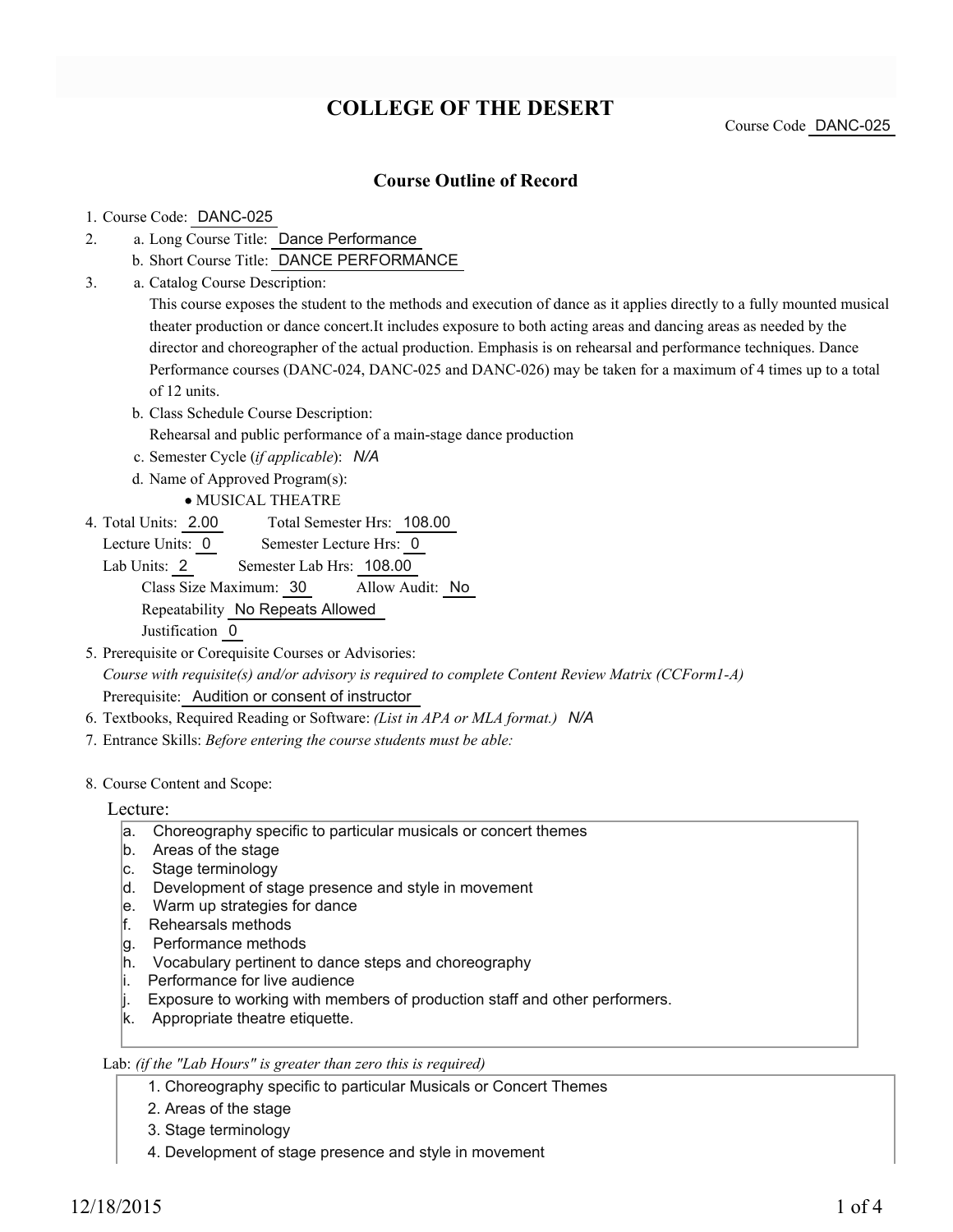## DANC 025-Dance Performance

- 5. Warm up strategies for dance
- 6. Rehearsals methods
- 7. Performance methods
- 8. Vocabulary pertinent to dance steps and choreography
- 9. Performance for live audience
- 10. Exposure to working with members of production staff and other performers.
- 11. Appropriate theatre etiquette.
- 9. Course Student Learning Outcomes:

1. Use rehearsal and performance techniques to dance a role within a dance concert or musical theatre production.

- 10. Course Objectives: Upon completion of this course, students will be able to:
	- a. Identify and use dance vocabulary and terminology.
	- b. Identify and utilize stage areas.
	- c. Understand and respond to stage terminology.
	- d. Demonstrate specific combinations of dance steps.
	- e. Understand and follow correct rehearsal techniques.
	- f. Understand and apply performance techniques.
	- g. Identify and perform appropriate warm up exercises to prepare the body to dance.
	- h. Memorize and perform dances as choreographed.
	- i. Demonstrate ability to perform for live audience.
	- j. Communicate successfully with production staff and other performers.
	- k. Demonstrate appropriate theatre etiquette.
- Methods of Instruction: *(Integration: Elements should validate parallel course outline elements)* 11.
	- a. Demonstration, Repetition/Practice
	- b. Lecture

#### Other Methods:

a. Demonstration b. Individual and group coaching c. Repetition d. Lecture e. Performance opportunity

- 12. Assignments: (List samples of specific activities/assignments students are expected to complete both in and outside of class.) In Class Hours: 108.00
	- Outside Class Hours: 0

-

a. In-class Assignments

b. Out-of-class Assignments

a. Memorize dance combinations b. Refine dance combinations c. Perform dance combinations for live audience. d. Communicate to and establish working relationship with production staff and other performers. e. Performance review. f. Work with production staff.

- 13. Methods of Evaluating Student Progress: The student will demonstrate proficiency by:
	- Student participation/contribution
- 14. Methods of Evaluating: Additional Assesment Information:

Skill demonstration of specific dance combinations. Assess public performance. Assess public performance.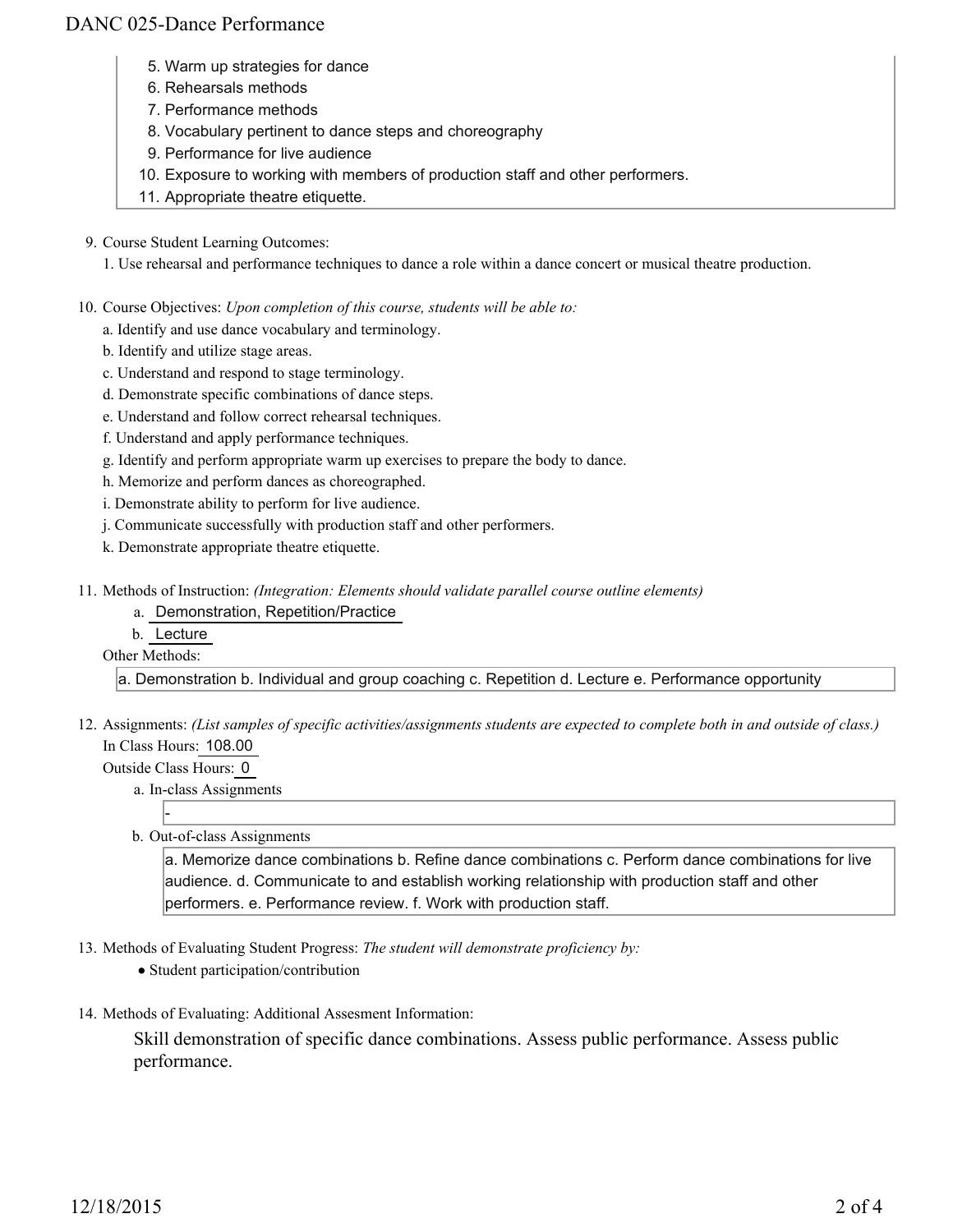|     | 15. Need/Purpose/Rationale -- All courses must meet one or more CCC missions.                                      |
|-----|--------------------------------------------------------------------------------------------------------------------|
|     | PO-GE C3 - Arts, Humanities, and Culture                                                                           |
|     | Show how and why the visual and performing arts are unique and how inherent meaning in the arts transcends         |
|     | written and verbal communication;                                                                                  |
|     | Effectively communicate and express themselves and make themselves understood through visual, auditory,            |
|     | tactile, and symbolic means.                                                                                       |
|     | IO - Aesthetics                                                                                                    |
|     | Apply imagination to artistic expression.                                                                          |
|     | Value appearance in terms of how pleasing it is in movement, form, and function.                                   |
|     |                                                                                                                    |
|     | 16. Comparable Transfer Course                                                                                     |
|     | <b>Course Title</b><br><b>University System</b><br>Campus<br><b>Course Number</b><br><b>Catalog Year</b>           |
|     | 17. Special Materials and/or Equipment Required of Students:                                                       |
|     | 1. Suitable clothing                                                                                               |
|     | 2. shoes for practicing dance movement                                                                             |
|     |                                                                                                                    |
|     | 18. Materials Fees:<br>Required Material?                                                                          |
|     | <b>Material or Item</b><br><b>Cost Per Unit</b><br><b>Total Cost</b>                                               |
|     | 19. Provide Reasons for the Substantial Modifications or New Course:                                               |
|     |                                                                                                                    |
|     | Periodic update                                                                                                    |
| 20. | a. Cross-Listed Course (Enter Course Code): N/A                                                                    |
|     | b. Replacement Course (Enter original Course Code): N/A                                                            |
|     | 21. Grading Method (choose one): Letter Grade Only                                                                 |
|     | 22. MIS Course Data Elements                                                                                       |
|     | a. Course Control Number [CB00]: CCC000517129                                                                      |
|     | b. T.O.P. Code [CB03]: 100800.00 - Dance                                                                           |
|     | c. Credit Status [CB04]: D - Credit - Degree Applicable                                                            |
|     | d. Course Transfer Status [CB05]: A = Transfer to UC, CSU                                                          |
|     | e. Basic Skills Status [CB08]: 2N = Not basic skills course                                                        |
|     | f. Vocational Status [CB09]: Not Occupational                                                                      |
|     | g. Course Classification [CB11]: Y - Credit Course                                                                 |
|     | h. Special Class Status [CB13]: N - Not Special                                                                    |
|     | i. Course CAN Code [CB14]: N/A                                                                                     |
|     | j. Course Prior to College Level [CB21]: $Y = Not$ Applicable                                                      |
|     | k. Course Noncredit Category [CB22]: Y - Not Applicable                                                            |
|     | I. Funding Agency Category [CB23]: Y = Not Applicable                                                              |
|     | m. Program Status [CB24]: $2 =$ Stand-alone                                                                        |
|     |                                                                                                                    |
|     | Name of Approved Program (if program-applicable): MUSICAL THEATRE                                                  |
|     | Attach listings of Degree and/or Certificate Programs showing this course as a required or a restricted elective.) |
|     | 23. Enrollment - Estimate Enrollment                                                                               |
|     | First Year: 0                                                                                                      |

Third Year: 0